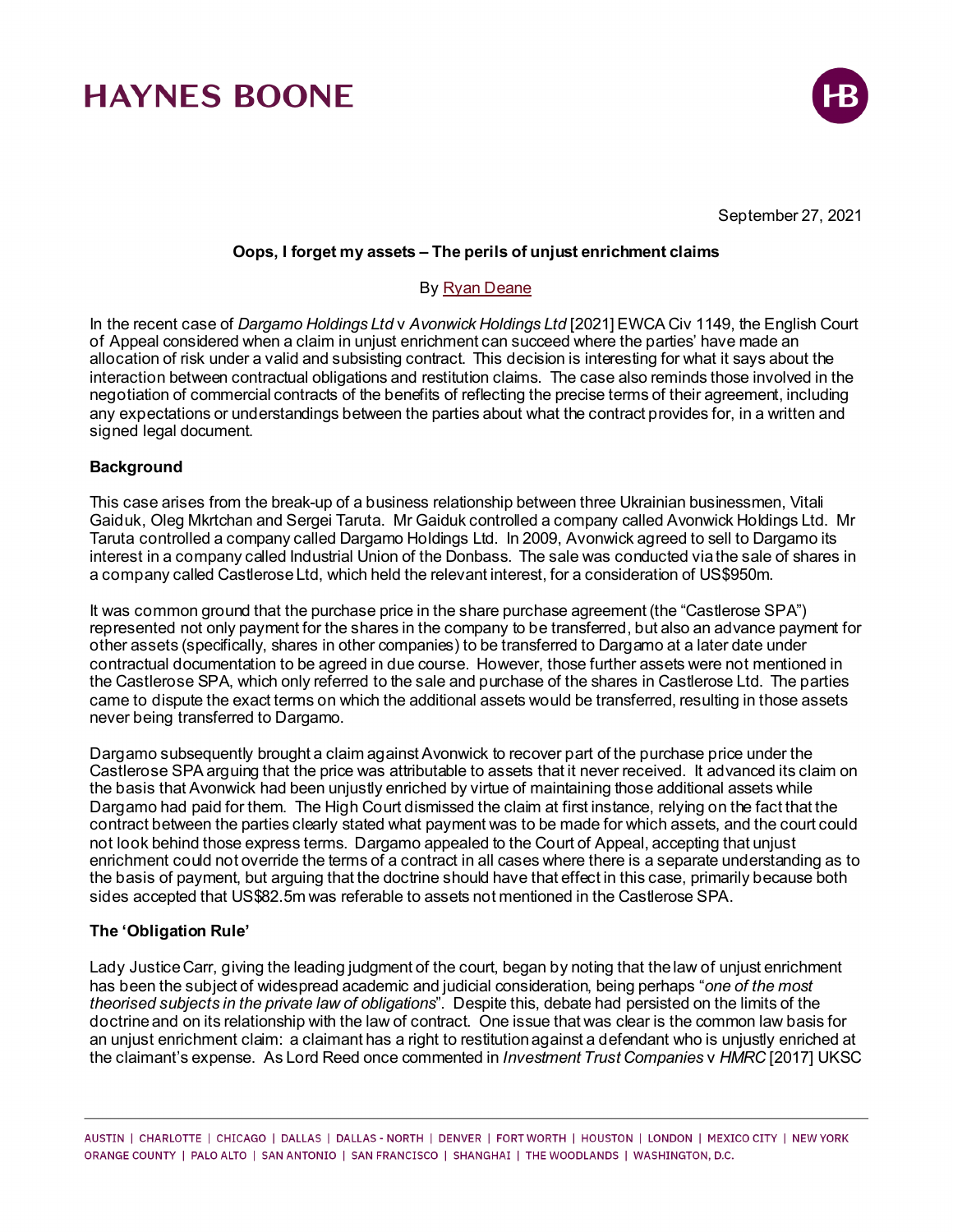29, it "*reflects an Aristotelian conception of justice as the restoration of a balance or equilibrium which has been disrupted*".

The four elements a party needs to establish for an unjust enrichment claim are as follows:

- (i) Has the defendant been enriched?;
- (ii) Was the enrichment at the claimant's expense?;
- (iii) Was the enrichment unjust?; and
- (iv) Are there any defences?

It is important to note at this stage that the third of these factors (whether the enrichment is unjust) is not determined by a judge making a wide-ranging assessment of fairness or justice in the round. Instead, the claimant must point to an established 'unjust factor' in order to trigger the claim. One of these established unjust factors is a failure of consideration, which is the factor relevant to the *Dargamo* case and which will be discussed further below. Carr LJ remarked that the relationship between liability in contract and liability in unjust enrichment has been, and continues to be, problematic. In her analysis, the two play distinct but complementary roles in the private law of obligations. She referred to several cases decided at the inception of unjust enrichment in English common law which presumed that it was a prerequisite to such a claim that any relevant contract between the parties must have been discharged for breach, or have become void or unenforceable.

Carr LJ commented that this was an incorrect simplification of the position, as claims for unjust enrichment can be made where there is a valid and subsisting contract. However, the orthodox position remains that an unjust factor will not override a valid and subsisting legal obligation of the claimant to confer the benefit on the defendant. In other words, the obligations agreed by parties in a contract will normally take precedence over a claim in unjust enrichment which is incompatible with those obligations. Carr LJ called this the "Obligation Rule".

### **'Failure of Basis'**

As we have seen, for a claimant to establish a claim in unjust enrichment, they must identify an established unjust factor. The unjust factor referred to as 'failure of consideration' is primarily concerned with the situation where there has been a failure of promissory consideration payable under a contract or a failure of contractual counter-performance. Carr LJ preferred to use the terminology 'failure of basis'. She noted that confusion was liable to result from using the word 'consideration', which has a different meaning in unjust enrichment claims than it does when considering whether there is sufficient consideration to support the formation of a contract. In any event, the core concept of failure of basis is that a benefit has been conferred on a joint understanding that the recipient's right to retain it is conditional. If the condition is not fulfilled, the recipient must return the benefit. This was the core of Dargamo's argument. There was a joint understanding that part of the contract payment had been conditional on receiving certain other assets, and when those assets were not transferred, the part of the payment relating to those assets should be returned.

As an aside, this was not a case where Dargamo could bring a claim of rectification, which applies when the parties are agreed on the terms of a contract but there is a mistake in the drafting, meaning that the parties' shared intention is not reflected in the contract. In this case, it was also common ground that the parties had deliberately chosen not to refer to the other assets in the Castlerose SPA. The reason for this was never explored at trial. In support of its argument, Dargamo relied heavily on two cases. Dargamo's contention was that these two cases demonstrated the courts' willingness to depart from the Obligation Rule and uphold an unjust enrichment claim where there was a valid and subsisting contract between the parties.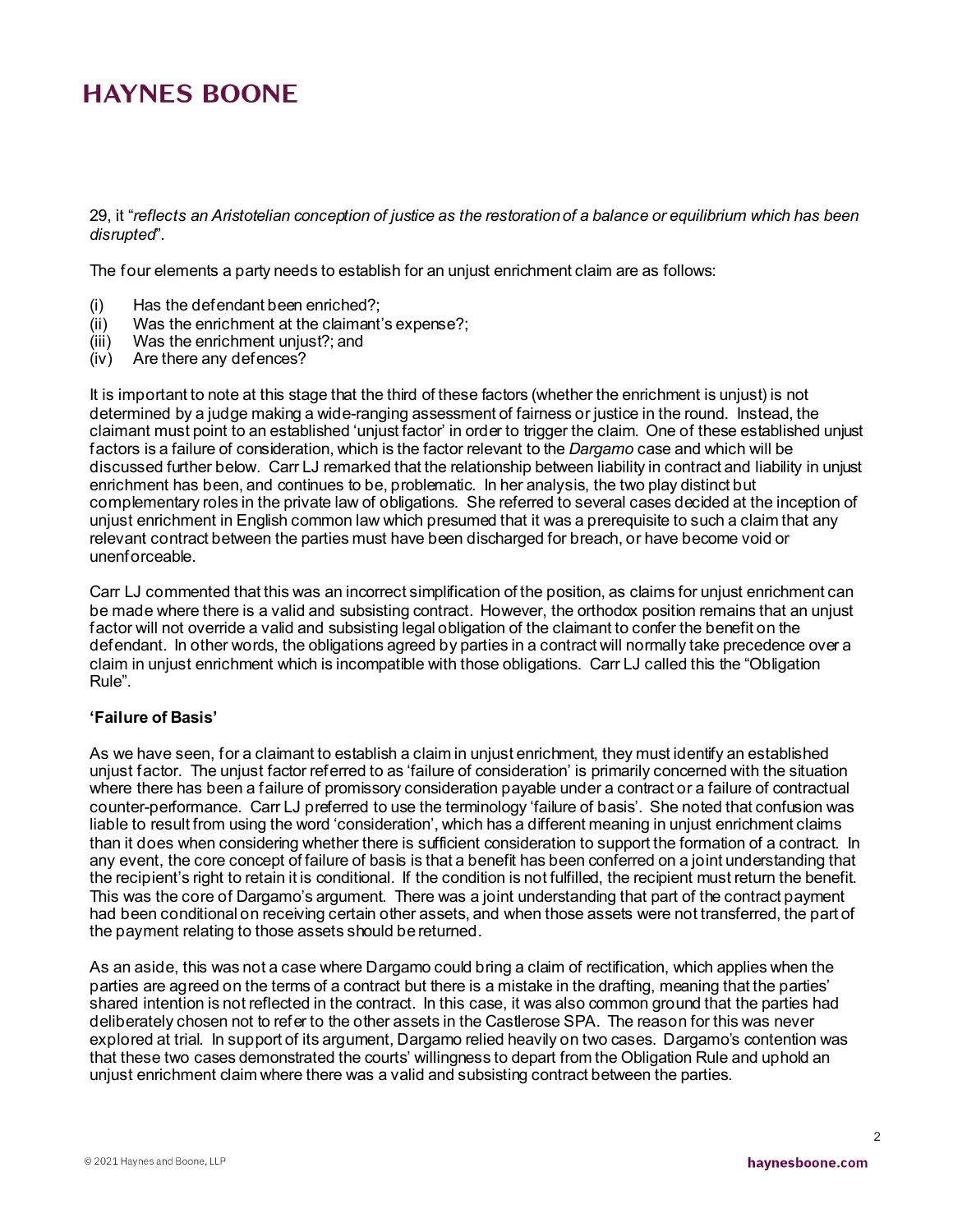The first of these was *Roxborough* v *Rothmans of Pall Mall Australia Ltd* [2001] HCA 68, a decision of the High Court of Australia. In *Roxborough*, tobacco retailers ("Roxborough") bought tobacco products from licenced wholesalers ("Rothmans") under a series of contracts on terms that the invoiced 'cost' comprised the wholesale price of the products and a further discrete amount, representing a licence fee, imposed by State law.

The prices charged by Rothmans to Roxborough involved payments to the wholesaler in anticipation of the licence fees which were to be incurred at a future date. Roxborough had a direct interest in Rothmans' payment of these fees, since it relieved Roxborough of a corresponding liability to pay. Roxborough in turn passed on the cost of the licence fees in the prices that it charged to its customers.

The licence fee was subsequently held to be a duty of excise, and the relevant legislation rendered it invalid on the basis that the imposition of excise duties is reserved to the Federal Australian legislature. Amounts which had been paid by Roxborough to Rothmans in the expectation that Rothmans would pass them on to the revenue authorities were not in fact passed on. They were retained by Rothmans. Although Roxborough had passed on the cost of the licence fees to its customers in the prices that it charged, it claimed to be entitled to repayment of the sums representing the licence fee payments that had not been remitted to the revenue authorities from Rothmans. In *Dargamo*, Carr LJ described this dispute as being between two undeserving parties: a wholesaler which had received the tax and not paid it on to the revenue and a retailer which had already charged the tax to and recovered it from the consumer.

In *Roxborough*, a majority of the Australian High Court held that there had been a failure of a distinct and severable part of the consideration for the purchase of the goods, and that there was a total failure of that consideration in relation to that part. The amount claimed was recoverable under the principles of unjust enrichment. This was so notwithstanding that the contract between the parties did not provide that the amount would be repaid if the licence fee was subsequently rendered invalid. One judge, however, dissented. In his view, Roxborough's obligation to Rothmans was to pay the price of the goods in full: this was a single aggregate amount referable to each occasion of supply. He rejected the submission that some part of the basis could be separately identified, apportioned and then seen as having failed. His reasoning was as follows:

"*In light of the then understanding of the obligations of the Act, it borders on the surreal to suggest that the wholesaler "promised" the retailers that it would pay the licence fees to the government, in default of*  which payment there would be a failure of consideration in respect of that part of the price paid. Not only *does this hypothesis defy the express terms upon which the parties trade with each other. It also contradicts the historical fact that the obligation of the wholesaler to pay the tax was an obligation imposed on the wholesaler not by private contract but by the terms of the Act.*"

#### He concluded:

"*In the foregoing circumstances, it is impossible to assert that there has been a total failure of consideration. The individual contracts between the wholesaler and the retailers were uncontestably valid. They were not ineffective. Nor were they terminated. Far from attempting to terminate the contracts for the supply of goods by the wholesaler, the retailers actually accepted the goods in every case. They onsold them to consumers, thereby recovering the component for licence fees about which they now complain. The law of restitution only rarely operates in the context of an effective contract. The present, in my opinion, is not a case that falls within one of the recognised exceptions*."

The second case that Dargamo relied on was *Barnes* v *Eastenders Cash & Carry plc* [2014] UKSC 26. That was a decision of the English Supreme Court concerning a receivership order which provided for the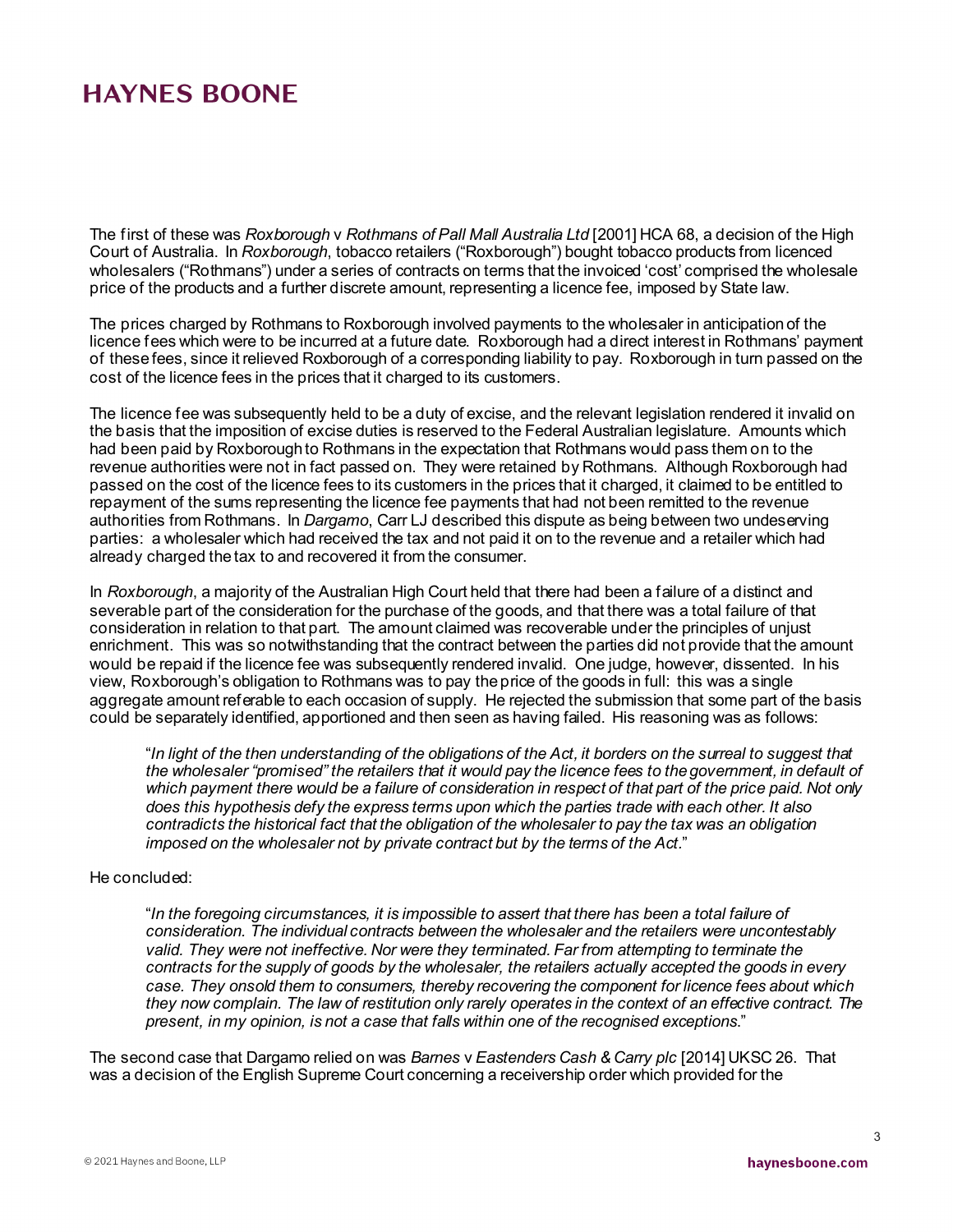remuneration of the receiver to be paid out of the defendants' assets. When the receivership orders were quashed, the Supreme Court ordered that the receiver was entitled to receive his remuneration from the CPS under the law of unjust enrichment. There had been a total failure of consideration in relation to the receiver's rights over the assets, which was fundamental to the basis on which the receiver had agreed to act in accordance with the CPS' request.

Carr LJ noted that, again, the basis which failed in *Barnes* was not a promissory condition. Instead, there was a common assumption that the receiver agreed to accept the burden of the management of the companies on the basis that he would be entitled to take remuneration and expenses from the companies' assets. That state of affairs, which had failed to sustain itself, was fundamental to the basis on which the receiver was requested by the CPS and had agreed to act. The basis was evident from and consistent with the terms of the contract. Although the CPS had fulfilled its contractual obligations to the receiver by ensuring that the order appointing it conformed with the terms of the underlying agreement between them, the receiver was nevertheless entitled to recover his proper remuneration and expenses from the CPS. This was because the work done and expenses incurred by the receiver were at the request of the CPS and there had been a failure of the basis on which the receiver was asked and agreed to do so.

#### **An unjust factor?**

In *Dargamo*, Carr LJ began by noting the strange circumstance that all parties were agreed that the price paid for the Castlerose SPA was intended to include payment for assets not referred to in the agreement. At the same time, the parties had deliberately omitted any reference to those assets in the Castlerose SPA. On the face of the contract, however, the bargain that the parties struck was that Avonwick was obliged to transfer the relevant shares set out in the Castlerose SPA in return for the payment of US\$950 million. The parties had in fact performed those contractual obligations. Dargamo had paid US\$950 million under the Castlerose SPA and Avonwick had duly transferred the shares in Castlerose Ltd.

In Carr LJ's judgment, the fundamental reason why Dargamo's claim in unjust enrichment could not succeed was clause 2.4 of the Castlerose SPA, which provided:

"*2.4 The consideration for the sale of the Shares shall be US\$950,000,000 (the Consideration).*"

That was the express basis of payment agreed by the parties to the contract, the validity of which had not been challenged. In such circumstances, there was no scope for the law of unjust enrichment to intervene by reference to a basis which directly contradicted the express contractual terms.

Carr LJ acknowledged that fluid commercial negotiation between parties could be said to be commonplace, but held that the proposition contended for by the claimant was extreme. Dargamo was essentially arguing that they should be entitled at common law to recover monies on the basis of an understanding which runs directly contrary to an express agreement contained in a valid and subsisting contract.

Neither did the cases of *Roxborough* and *Barnes* provide support for the unjust enrichment claim. While Carr LJ did not go as far as to call *Roxborough* wrongly decided, she did say it was a controversial decision, and quoted the leading textbook on unjust enrichment, *The Law of Unjust Enrichment* (9th ed.) by Goff & Jones, which considers the decision is wrong:

"*Those who have criticised the decision argue that the contract allocated the risk of the tax becoming unconstitutional to the retailer, because it made no provision for the payment to be returned. On the other hand, it has been argued that because the amount paid for the tax was fixed from the outset, and*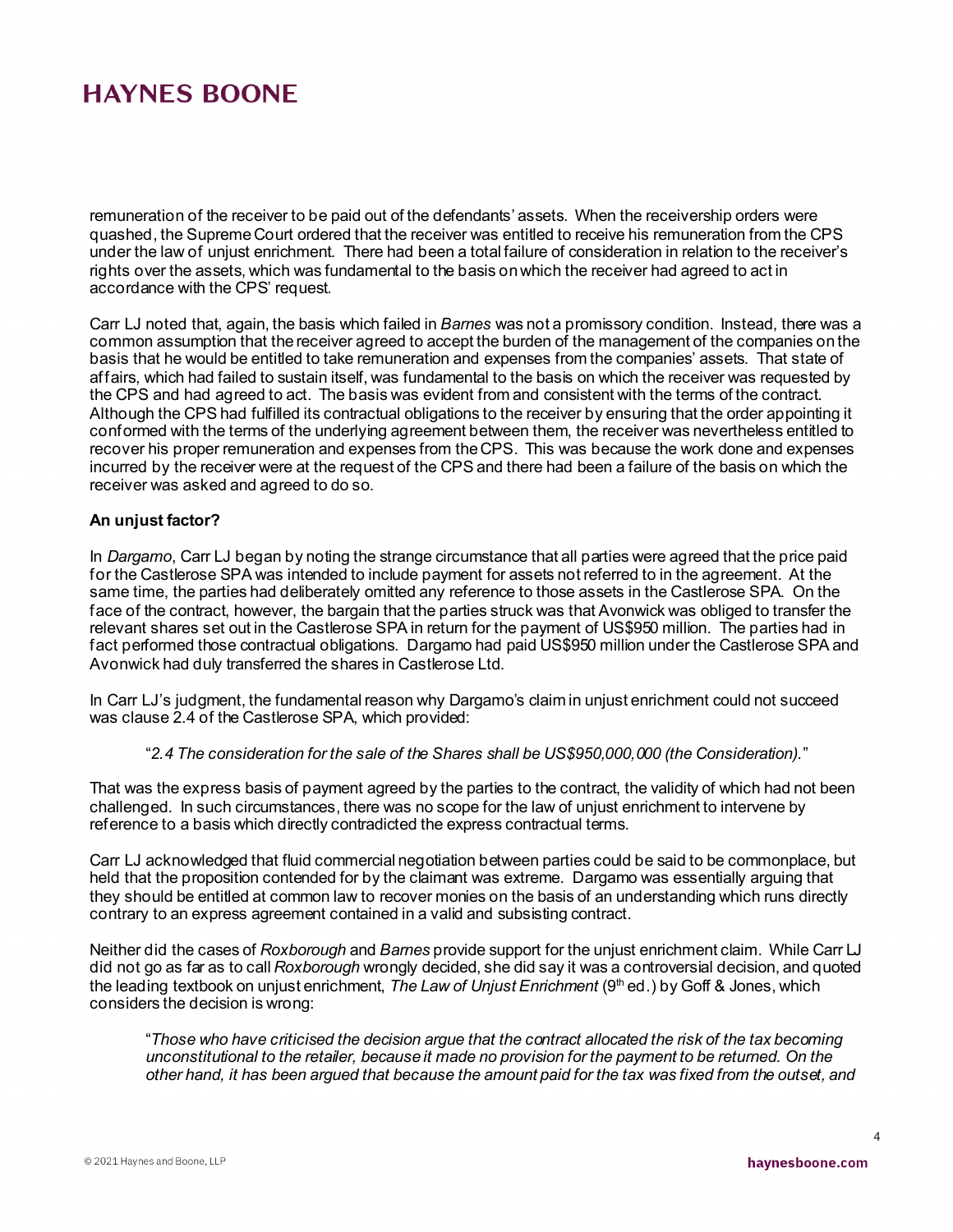*was not the product of any negotiation between the parties, it was no subversion of the contract to allow that sum to be recovered in unjust enrichment. On balance, the former view is more convincing. Whilst it is quite true that the parties had not negotiated about the sum payable in respect of the licence fee, and the unjust enrichment remedy coincided with the value that the parties had agreed, the fact remains that, by requiring its repayment in the absence of any contractual term, the court reallocated the risk to the wholesaler.*"

Importantly, even those who consider it rightly decided do so on the basis that it did not upset the parties' contractual allocation of risk. It is therefore not to be seen as authority for the proposition that an unjust enrichment claim can succeed in circumstances where it contradicts that allocation.

*Roxborough* was in any view a very different case to *Dargamo*, because the licence fee was externally imposed by statute and non-negotiable. By contrast, in *Dargamo*, the other assets not mentioned in the agreement were very much within the parties' understanding and discussions at the time of the Castlerose SPA, and the price for the shares in the Castlerose SPA was freely negotiated between the parties. The unjust enrichment claim could therefore be seen to interfere impermissibly with the parties' contractual allocation of risk. It sought not to complement but to override the Castlerose SPA.

Similarly, the facts of *Barnes* were highly unusual. Again, in granting the unjust enrichment claim the Supreme Court was not interfering with the parties' contractual allocation of risk. The contractually allocated risk was that of the corporate assets being insufficient to meet the receiver's costs and expenses under the receiver's lien, not the risk of the lien not existing at all in the first place. The agreement between the parties made no provision as to what would happen if the receiver's lien were held to be invalid altogether. By contrast, under the Castlerose SPA, Dargamo very much agreed to take the risk of not receiving any interest in the other assets, despite paying US\$82.5 million to Avonwick for them.

Carr LJ did not close the door on any unjust enrichment claims being made where there is a valid and subsisting contract. She stated that, as a matter of principle, it may be legitimate for a court to look beyond the terms of the contract for a wider understanding in the context of an unjust enrichment claim, even though there is a valid and subsisting contract. The underlying rationale for a claim in unjust enrichment differs from that of a contractual claim, and different policy considerations will arise. That said, she made clear that there is no proper scope for making an unjust enrichment claim that is plainly contrary to the express terms of a contract freely agreed between the parties.

For those reasons the Court of Appeal found that there was no failure of basis amounting to an unjust factor, and thus no trigger to an entitlement on the part of Dargamo to recover any part of the US\$950 million paid by Dargamo under the Castlerose SPA. The parties were simply being held to the express terms of the contract into which they chose to enter. The law of unjust enrichment did not provide a means of subverting that agreement.

#### **Comment**

This decision shows that where there is a valid, subsisting contract between parties the law of unjust enrichment will have a limited role to play. The cases of *Roxborough* and *Barnes* were framed as special cases limited to their particular facts. Parties will seldom be able to circumvent a contract's clear terms by claiming they have not received all consideration they expected.

The court's decision may seem strange at first glance, given that the seller had expressly admitted that part of the money paid was for assets that were never ultimately transferred. However, the parties remained free to